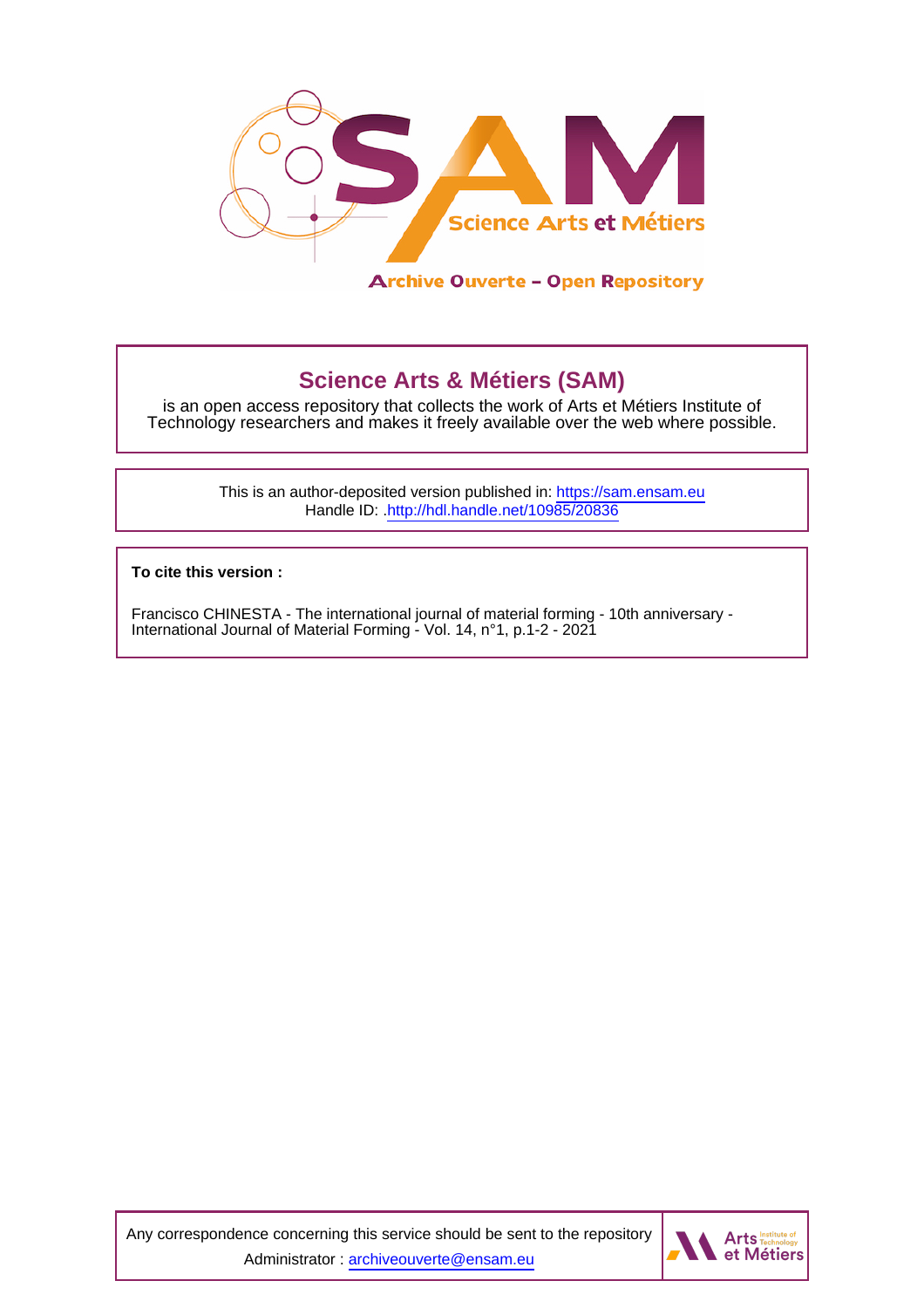## $T_{\rm eff}$  international forming  $\sim$  10th anniversary  $\sim$

## Francisco Chinesta<sup>1</sup>

The International Journal of Material Forming -IJMF- was celebrating its 10th anniversary in 2018. With its first issue published in 2008, IJMF continues being a key figure in the science and technology of material forming, covering different approaches (modeling, simulation and experiments), materials (including composites) and forming processes.

The journal, published by Springer, was from its origin, the official journal of the ESAFORM association, and both are progressing and adapting to the evolving environment in very close connection.

For celebrating its 10th anniversary two topical issues were launched. The second one, the present, covers the broad topic of composites and more particularly, it aims at bridging scales as well as chaining from the materials to the component or structure performances.

The influence of the manufacturing operations on the final performance of the composites products has been acknowledged since the very beginning of the history of composite materials. The difficulty to predict and control this influence was out of reach until recently and therefore the engineers developed approaches based heavily on knock-down factors. After years of pioneering works, one can observe that the accounting of the fiber orientations after forming is slowly becoming the best practice in industry today. However, beyond this first order parameter, the best-practice remains the use of predefined quality criteria and fixed manufacturing process window to define the quality of a composite structure. The global status could be described as a frozen status with limited room for change.

In parallel, the changes introduced in manufacturing for a few years by a massive and rapid transition toward a complete digitalization of industry created an unthinkable wealth of new opportunities. By smart use of information coming from sensors during production, it seems that what was out of control

 $\boxtimes$  Francisco Chinesta [Francisco.CHINESTA@ensam.eu](mailto:Francisco.CHINESTA@ensam.eu)

ENSAM ParisTech, Paris, France

becomes magically under control. There is indeed no discussion about the incredible amount of events that can be now monitored during the actual manufacturing from the constituent materials (resin, fibers, preforms, prepregs) to the various equipment along a production line together with the various and improved quality controls. However, it would be a terrible mistake to decide stopping the effort launched by the community in the modeling of the effects of composites manufacturing onto the mechanical performance. It would be even worse than having stopped the study of materials when we moved from the use of water steam energy to electricity. At the opposite, the current revolutionary technological progresses in manufacturing need a strong physical modeling of the composite materials across each and every manufacturing steps and life phases till recycling to enable the full delivery of the promises of the running evolution. Being able to model with physics each manufacturing step, using the outcome of the former steps and providing information to the next step is key to fully exploit the support issued by the sensors: the larger the scientific knowledge, the more meaningful the data become.

Our new world will emerge from a smart combination of the traditional science and of the machines empowered by artificial intelligence. This is especially true with composite materials and this special issue on the effects of manufacturing on mechanical performance is a significant contribution to the movement.

With this issue, the so-called digital thread supporting the exponential natality of digital twins will find examples of 'physics-based' tools to be plugged in. It is also a call to proceed with the effort because data need physics.

In this issue you will find then some works for instance on the effects of local fiber deformation like shear and waviness but also of typical consequences of manufacturing like porosities on the mechanical properties and performance – with a special focus on the AFP process. The drapeability remains an active topic of research and due to the first order impact on properties, this is a good thing. Complex physics involving electromagnetism is also tackled, and finally a PGD